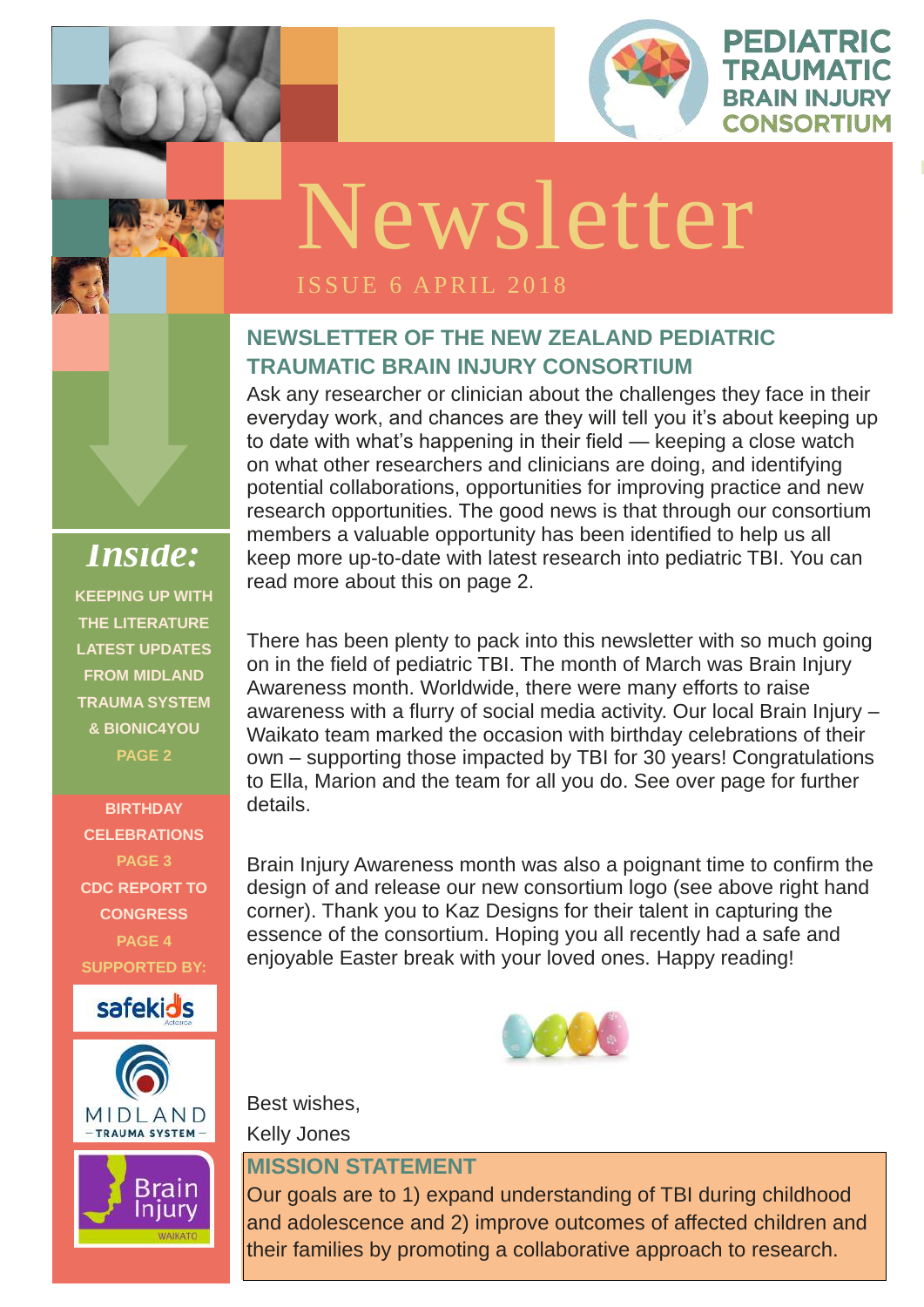**Safekids Aotearoa** have kindly offered to support consortium members by adding a pediatric TBI research review to their current range of research alerts. Focusing on children and youth aged 0- 18 years, these reviews will be run on a quarterly basis to coincide with each of our newsletters. Search criteria for these reviews will be tweaked over time. Electronic links to research articles that have been identified as part of the first research review are included in the email accompanying this newsletter. We hope you find this support of value. Any feedback to ensure this review meets your needs is most welcome. An enormous thank you to Safekids Aotearoa for your support of the consortium and work that we all do to ultimately support children and their families/whanau.

### **Local TBI research update TRENDS IN PEDIATRIC TBI PRESENTING AT HOSPITAL**

**Midland Trauma System** data concerning child admissions to Waikato Hospital have been examined from 01 January 2012 to 31 December 2015 as part of a collaborative project. During this time, 224 children aged 0-14 years were admitted to hospital as a result of TBI. Overall, incidence of child TBI cases presenting at hospital increased slightly increased from 2012 to 2015. Upon closer inspection looking at two-year age bands, linear increases in TBI incidence were observed among youngest patients aged 0-2 years. Preliminary findings indicate incidence rates in this age group consistently increased each year. While to a lesser extent, increasing incidence of TBI among 11-12 year olds was also consistently observed. Consistent with international evidence, falls were consistently the main mechanism of injury for children from 2012 to 2015 and most common among children aged 0-2 years. Further research is required to better understand trends in incidence of TBI at the population-level, including numbers of children being presented to family GPs, other service providers, or not seeking any treatment after TBI. As found in recent US studies, TBI incidence among children is currently a moving target.

#### **BIONIC4YOU – PRELIMINARY CHILD FINDINGS AT 4-YEARS FOLLOWING MILD TBI**  Preliminary findings from the Bionic4you study suggests that children's gains in recovery that were evident

over the first year of injury are maintained over the following 3 years. Focusing on children's externalising, internalising and adaptive behaviours, as a group parents tended to report similar levels of child behavior at 12 months and 4-years following injury. This pattern of findings suggests some stability in children's behavior and overall cognitive function between 12-months and 4-years post-injury. It is important to note, however, that we have examined a global measure of children's overall cognitive function. An important step will be to take a closer look at different aspects of children's cognitive function over the same time frame, such as specific executive function skills. Another important next step, will be to look at aspects of children's recovery over a longer period of time. Known as the Bionical study, efforts are now underway to prepare data from this latest round of follow-up assessments for analysis. These additional data will enable us to examine children's recovery over a longer time frame and to identify characteristics that may be associated with good or poor recovery in certain areas of functioning.

### **Help keeping up to date with pediatric TBI literature**

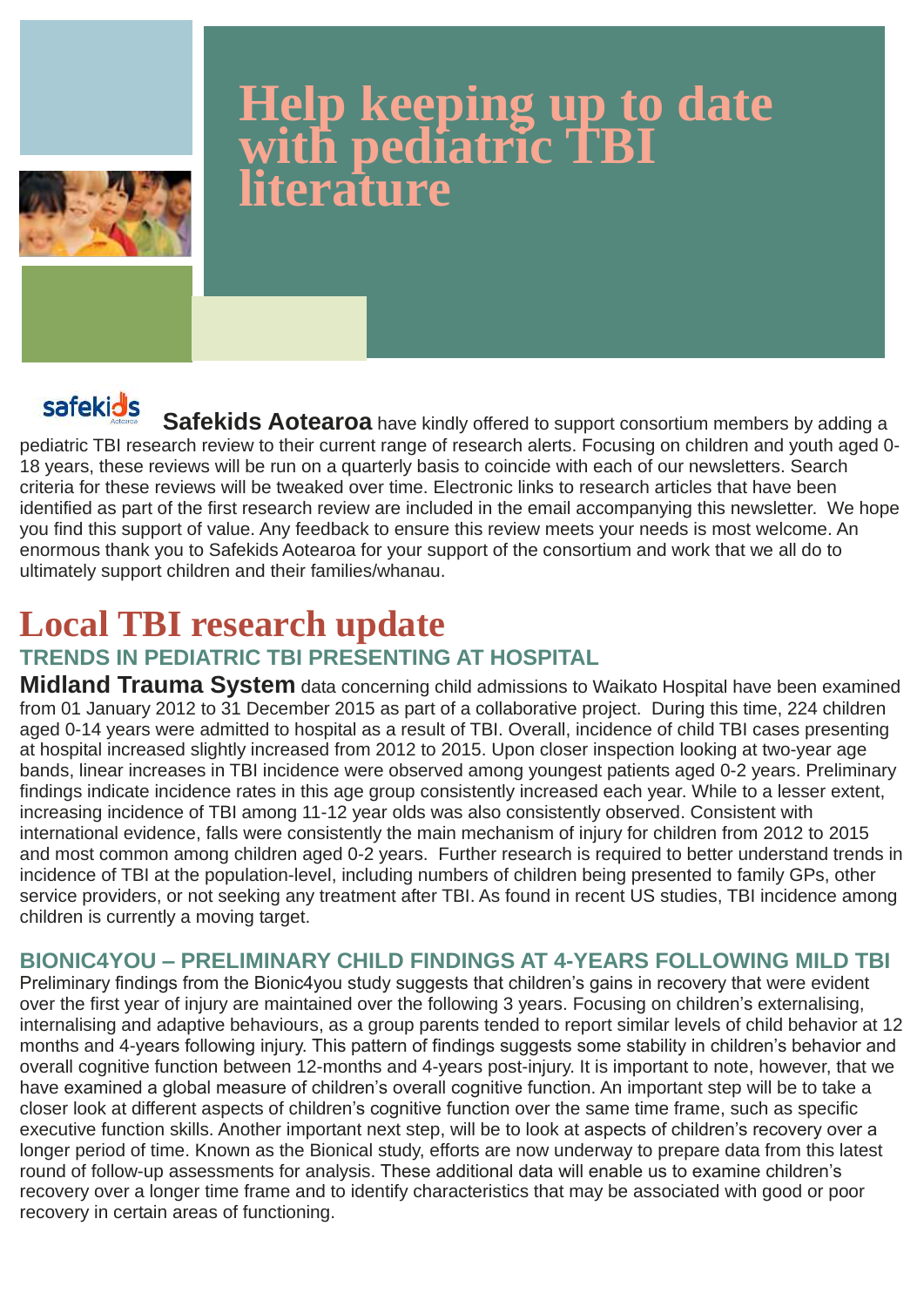International efforts to raise awareness of brain injury were in full swing last week. There has been a hive of activity on twitter as folks posted black images in support of brain injury awareness. Many TBI research teams and service providers have been sharing latest research articles and facts. In the United States, the CDC encouraged folks to join their 'Heads Up!" campaign to raise awareness for children and communities around brain injury - #CDCHEADSUP Closer to home, the Brain Injury Association ran a 'Black out for brain injury' campaign, with street banners and posters raising awareness throughout the region.

Brain Injury – Waikato celebrated its  $30<sup>th</sup>$  birthday last week. Staff, members of the Executive Board, clients and supporters gathered to acknowledge the valuable and on-going support offered to those affected in some way by brain injury in the Waikato area and beyond. Mayor Andrew King, the Deputy Mayor Martin Gallagher, Councilor Paula Southgate and Tim Macindoe, MP for Hamilton West also made time to join in and acknowledge this special occasion, and enjoy some cake.



#### **HAPPY 30TH BIRTHDAY TO BRAIN INJURY - WAIKATO**

Photo (right) bottom: Executive Board members John Hadfield & Margaret Brewerton.





#### *Happy 30th Brain Injury – Waikato!*



Help is at hand www.brain-injury.org.nz Brain Injury Walkate<br>11 Somerset St, Frankton, Hamilton, Phone 07 839 1191<br>
T BrainInjuryWalkate #blackoutforbrainInjury





#### [WWW.NISAN.AUT.AC.NZ/PEDIATRIC-](Previous%20drafts/www.nisan.aut.ac.nz/Pediatric-TBI-Consortium)

#### [TBI-CONSORTIUM](Previous%20drafts/www.nisan.aut.ac.nz/Pediatric-TBI-Consortium)

- 
- 

### **Other Updates BRAIN INJURY AWARENESS WEEK**